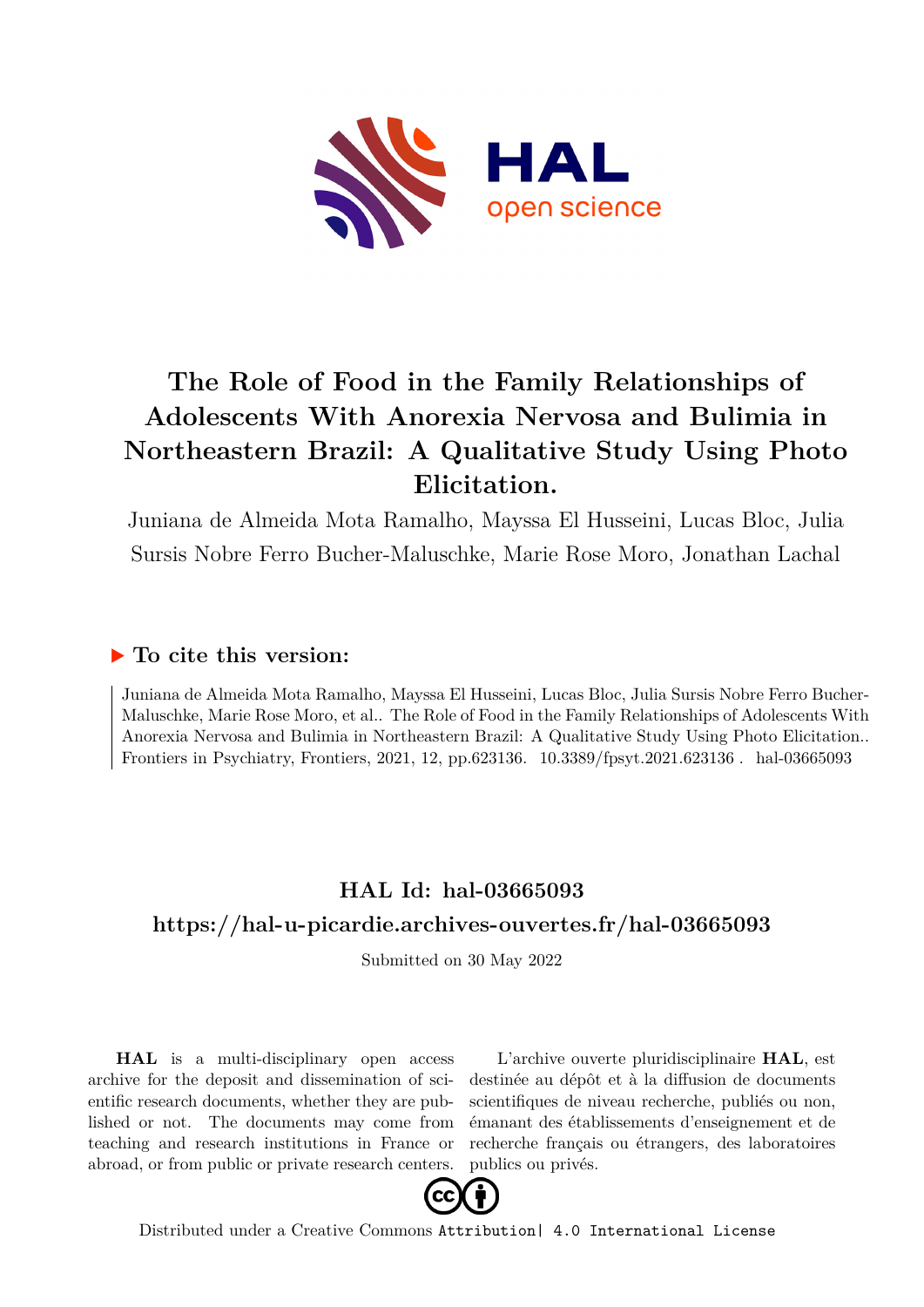



# The Role of Food in the Family [Relationships of Adolescents With](https://www.frontiersin.org/articles/10.3389/fpsyt.2021.623136/full) Anorexia Nervosa and Bulimia in Northeastern Brazil: A Qualitative Study Using Photo Elicitation

Juniana de Almeida Mota Ramalho <sup>1,2</sup>\*, Mayssa' El Husseini <sup>3,4</sup>, Lucas Bloc<sup>5</sup>, Julia Sursis Nobre Ferro Bucher-Maluschke<sup>6</sup>, Marie Rose Moro<sup>4,7,8</sup> and Jonathan Lachal<sup>8,9,10</sup>

<sup>1</sup> Université of Paris 13, Université Sorbonne Paris Cité, URTPP - Unité transversale de psychogénèse et psychopathologie, Villetaneuse, France, <sup>2</sup> University Grenoble Alpes, LIP/PC2S, Grenoble, France, <sup>3</sup> University of Picardie Jules Verne, CHSSC, Amiens, France, <sup>4</sup> APHP, Hôpital Cochin, Maison de Solenn, Paris, France, <sup>5</sup> University of Fortaleza (UNIFOR), APHETO - Laboratório de Psicopatologia e Clínica Humanista-Fenomenológica, Fortaleza, Brazil, <sup>6</sup> Centro de Ensino Unificado de Brasília - CEUB, Brasilia, Brazil, 7 Université de Paris, PCPP, Boulogne-Billancourt, France, <sup>8</sup> Université Paris-Saclay, UVSQ, Inserm, CESP, Team DevPsy, Villejuif, France, <sup>9</sup> Service de Psychiatrie de l'Enfant et de l'Adolescent, CHU de Clermont-Ferrand, Clermont-Ferrand, France, <sup>10</sup> Université Clermont Auvergne, Clermont-Ferrand, France

### **OPEN ACCESS**

#### Edited by:

Josefina Castro-Fornieles, Hospital Clínic de Barcelona, Spain

#### Reviewed by:

Miyuru Chandradasa, University of Kelaniya, Sri Lanka Say How Ong, Institute of Mental Health, Singapore

#### \*Correspondence:

Juniana de Almeida Mota Ramalho [ramalhojam@gmail.com](mailto:ramalhojam@gmail.com) [orcid.org/0000-0002-3707-7250](https://orcid.org/0000-0002-3707-7250)

#### Specialty section:

This article was submitted to Child and Adolescent Psychiatry, a section of the journal Frontiers in Psychiatry

> Received: 29 October 2020 Accepted: 18 March 2021 Published: 16 April 2021

#### Citation:

Ramalho JAM, El Husseini M, Bloc L, Bucher-Maluschke JSNF, Moro MR and Lachal J (2021) The Role of Food in the Family Relationships of Adolescents With Anorexia Nervosa and Bulimia in Northeastern Brazil: A Qualitative Study Using Photo Elicitation. Front. Psychiatry 12:623136. doi: [10.3389/fpsyt.2021.623136](https://doi.org/10.3389/fpsyt.2021.623136)

Family components can play roles both as protective factors and maintenance mechanisms of eating disorders. We aimed to investigate the role of food in the family relationships of adolescents with anorexia nervosa and bulimia in northeastern Brazil. Using photo elicitation, a visual narrative method that gives insight into the participants' perspective through photograph, we conducted semi-structured interviews with 26 people: four teenage girls with anorexia, four with bulimia, eight mothers, four fathers, five grandmothers, and one sister. Data were analyzed using the principles of Interpretative Phenomenological Analysis, which highlighted the following themes: control of the parent-adolescent relationship through food; food as a mean of experiencing parental presence-absence; food as the focus of conflict in the nuclear family, and food as a source of three-generational conflict. Food seemed to be a means for teens and parents to express physical suffering and psychological violence. Moreover, mourning appeared to influence the girls' relationships with food. Conflict in these families is not focused solely on food, but extends to other subjects, and teenagers' emotional reactivity concerning their relationship with their parents and food during family mealtimes varied. These features reinforced the cultural aspect and influences of eating experiences among adolescent girls with eating disorders. Remarkable disparities exist in the generations' views on what rules and rituals these adolescents must follow at meals. These disparities can obfuscate generational boundaries in these families. Our data reinforce the need to focus on the adolescent's autonomy in the family setting and on family identity as related to food among three generations. These findings necessitate a reorganization of boundaries between these generations.

Keywords: adolescent, food, family, anorexia nervosa, bulimia nervosa, photo elicitation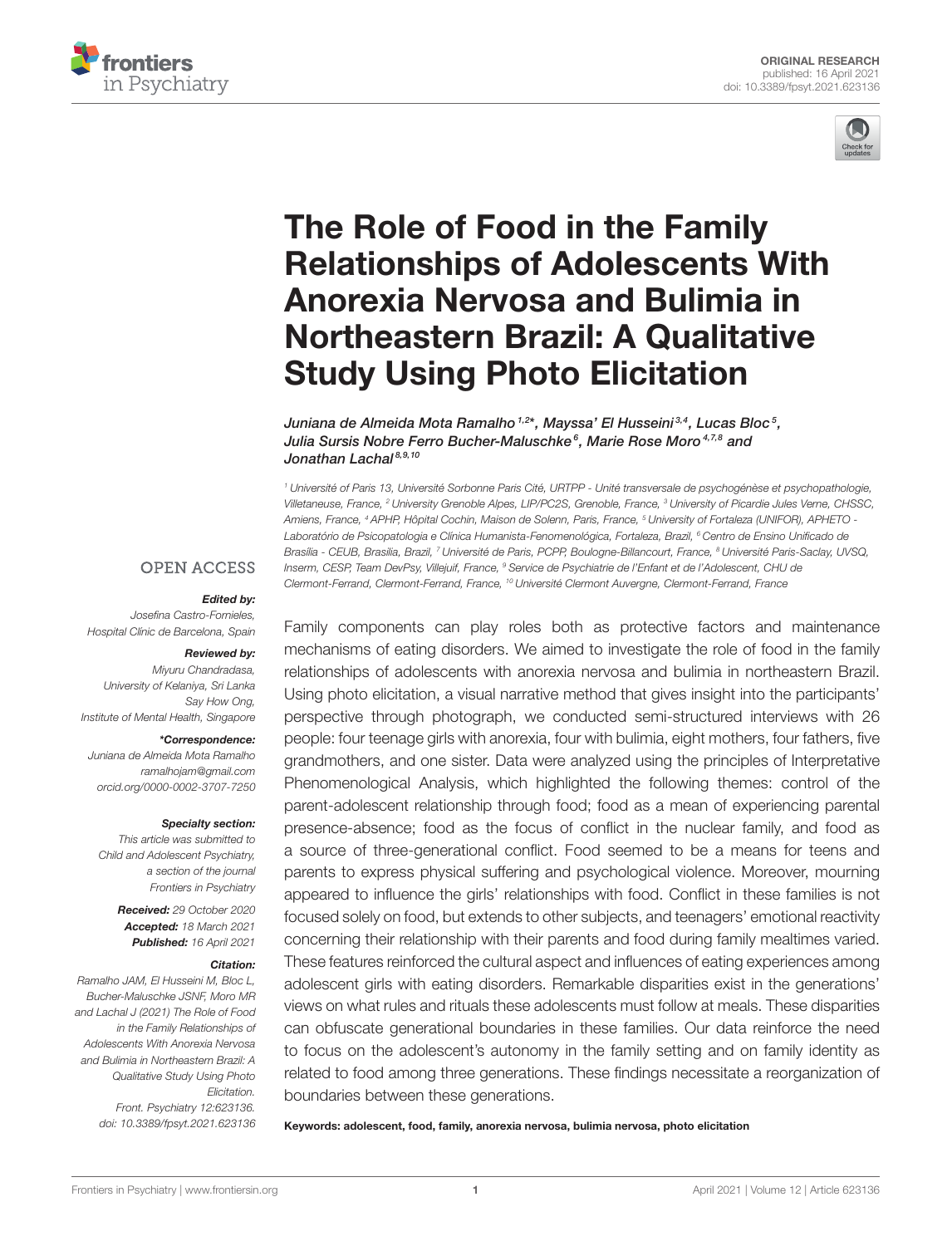# INTRODUCTION

Eating disorders are psychiatric conditions associated with individual, family, and sociocultural factors [\(1,](#page-8-0) [2\)](#page-8-1). They are also associated with lower quality of life and increased health care use [\(3,](#page-8-2) [4\)](#page-8-3). There is a 12-month prevalence of bulimia nervosa (BN) of 1%−1.5% among adolescent girls [\(5\)](#page-8-4). A systematic review has indicated weighted population means and ranges of lifetime prevalence of anorexia nervosa (AN) as 1.4% (0.1–3.6%) for women, including adolescents [\(6\)](#page-8-5). Studies from Argentina, Brazil, Chile, Colombia, Mexico, and Venezuela report a mean point-prevalence rate of 0.1% for anorexia nervosa and 1.16% for bulimia nervosa in the general population [\(7\)](#page-8-6). Specifically, in northeastern Brazil, bulimic and anorexic symptoms have increased dramatically in recent years in diverse socioeconomic contexts [\(8\)](#page-8-7). Surveys of school aged children (10–14 years old) have reported that 1.3% are dissatisfied with their body image and practice restrictive eating, while 0.6% present both compulsive and restrictive eating as well as dissatisfaction with their body image [\(8\)](#page-8-7).

Previous data suggest that family components can play an important role both in the complex pathogenic and maintenance mechanisms of eating disorders [\(9,](#page-8-8) [10\)](#page-8-9). Other studies have described family models in the context of AN and BN. For instance, a "model of psychosomatic family" was conceptualized for families with a member presenting anorexia nervosa. According to this model, these families are enmeshed, rigid and conflict avoidant [\(11\)](#page-8-10). This model is based on the structural family therapy founded by Minuchin [\(12\)](#page-8-11), appointing the development of boundaries as an important parameter for evaluation of family structures.

Literature about family relationships of BN patients shows that the connection between mothers and adolescents was negatively associated with BN symptoms [\(13\)](#page-8-12). Previous studies have described that family environment of BN patients is marked often by disengagement, in which members are conflicted, and lack of emotional expression [\(14,](#page-8-13) [15\)](#page-9-0). Other studies do not underpin that all families with a child diagnosed with any eating disorder have higher levels of enmeshment and conflict than those without [\(16,](#page-9-1) [17\)](#page-9-2). The Academy of Eating Disorders has declared against any etiological model of eating disorders influencing the idea that family could be the primary cause of AN or BN [\(18\)](#page-9-3).

Several studies have examined the associations between family meal patterns and disordered eating in the general population [\(19,](#page-9-4) [20\)](#page-9-5). Patients with AN report higher rates of total family meal frequency as compared with patients with BN. It shows that parental vigilance over the eating of patients with AN may be relatively more frequent whereas families of BN patients may be less aware of their eating disorder behaviors and, consequently, watch less their children during family meals [\(21\)](#page-9-6). Based on these assumptions, numerous studies have highlighted the importance of parental involvement in adolescent treatment [\(22,](#page-9-7) [23\)](#page-9-8).

Studies have shown that adolescents with eating disorders and their parents manifest dissatisfaction about their family relationships [\(24,](#page-9-9) [25\)](#page-9-10). Nevertheless, understanding the role food occupies in the family relationships with teenage girls is still little

explored. Furthermore, these psychopathological mechanisms are complex and differ according to cultural contexts [\(26\)](#page-9-11). A better comprehension about the experience with food in family mealtimes is necessary to elaborate more adequate therapeutic strategies in the treatment. This issue was the starting point of a research project conducted by our team: to study the interrelations between eating disorders and family relationships in adolescence in different cultural contexts. Several studies have been carried out in normal and pathological contexts both in France and Brazil [\(27–](#page-9-12)[31\)](#page-9-13), using photo elicitation, a visual narrative method which consists of using one or several photographs taken by the subject as the basis of the interview [\(32\)](#page-9-14).

In this study, we propose to investigate the role of food in the family relationships of adolescents with anorexia nervosa and bulimia in northeastern Brazil through photo elicitation, what the issues are, and what adaptations can be suggested.

# MATERIALS AND METHODS

Our observational and exploratory study is a qualitative study, a type of research appropriate for exploring complex phenomena within contexts of subjects [\(33\)](#page-9-15). It has shown its value in psychology [\(34,](#page-9-16) [35\)](#page-9-17) and in the field of eating disorders [\(36,](#page-9-18) [37\)](#page-9-19).

# **Participants**

This research included a convenience sample of eight girls aged 12–18 years with anorexia nervosa or bulimia nervosa. We interviewed these adolescents, their parents  $(N = 12)$ , and, unlike in our previous work [\(27](#page-9-12)[–30\)](#page-9-20), their grandmothers ( $N = 05$ ) and one sister. This decision was based on specific aspects of Brazilian culture: the closeness of extended and nuclear families, linked by concepts of loyalty and responsibilities [\(38\)](#page-9-21). Accordingly, the personal choices of nuclear families may be influenced by their extended families.

We recruited the participants in two public medical centers in Fortaleza, capital of the State of Ceará, Brazil: Centro de Estudos e Tratamento de Transtornos Alimentares (CETRATA) and Programa de Nutrição e Tratamento aos Transtornos Alimentares (PRONUTRA). The recruited adolescent girls were in treatment at these two medical centers (**[Table 1](#page-3-0)**).

# Data Collection

The data presented here were collected through semistructured interviews facilitated by photo elicitation. Social and demographic information came from a preliminary recruitment interview. At that time, we also gave the girls the following instructions:

"We want you to take a photograph of the table after a family meal. It should be taken before the table is cleared. There should not be anyone visible in the photograph, which means you should take it after the people at the meal have left the table. You can take as many pictures as you like, but in the end, you will choose just one to comment on with the researcher in the interview."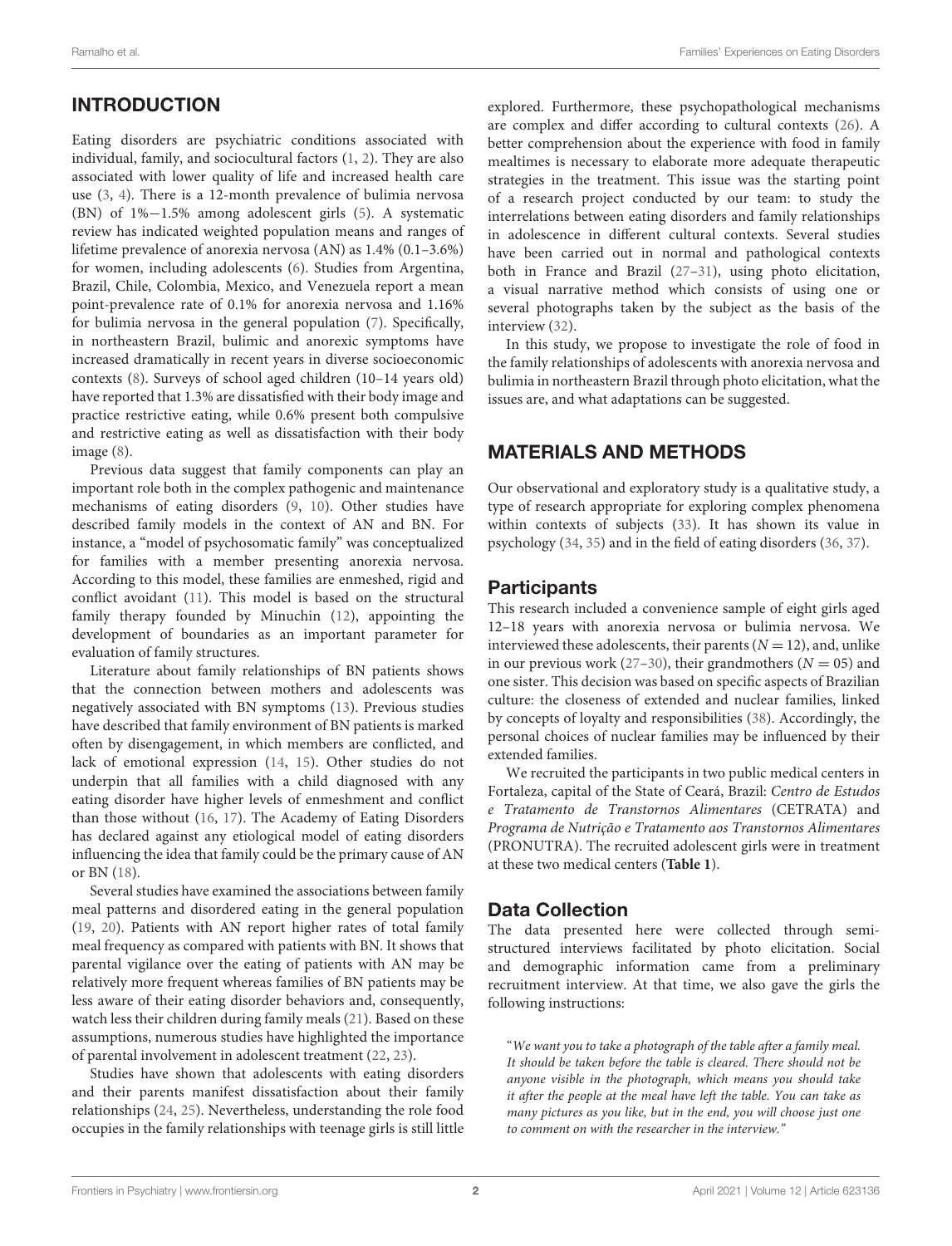#### <span id="page-3-0"></span>TABLE 1 | Participants' characteristics.

| <b>Subject</b> | <b>Birth city</b> | Age | ED        | BMI  | Parental<br>situation | <b>Sibling</b> | Interviewed | Context of the picture                                               |
|----------------|-------------------|-----|-----------|------|-----------------------|----------------|-------------|----------------------------------------------------------------------|
| Flora          | Fortaleza         | 12  | AN        | 11.9 | Married               | 1S             | F, M        | Eating with parents and sister                                       |
| Valentina      | Acaraju           | 17  | AN        | 13.4 | Married               | 1S             | F, M, GM    | Eating with parents and sister                                       |
| Clara          | Belém             | 17  | AN        | 15.2 | <b>Divorced</b>       | 1 S. 4 B       | M           | Eating alone                                                         |
| Gisele         | Fortaleza         | 17  | AN        | 18.1 | <b>Divorced</b>       | B              | F, M, GM    | Eating with grandmother,<br>grandmother's husband and<br>her brother |
| Daniela        | Recife            | 16  | <b>BN</b> | 22.2 | <b>Divorced</b>       | $\circ$        | M, GM       | Eating with mother                                                   |
| Ester          | Maracanaú         | 17  | <b>BN</b> | 30.5 | Married               | $\circ$        | M, GM       | Eating with mother                                                   |
| Alice          | Fortaleza         | 15  | <b>BN</b> | 25.1 | Divorced              | 2S             | F, M, GM, S | Eating alone                                                         |
| Dora           | Maranguape        | 16  | <b>BN</b> | 23.8 | Divorced              | B              | M           | Eating alone                                                         |
|                |                   |     |           |      |                       |                |             |                                                                      |

ED, eating disorder; BMI, body mass index; AN, anorexia nervosa; BN, bulimia nervosa; F, father; M, mother; GM, grandmother; S, sister; B, brother.

<span id="page-3-1"></span>**TABLE 2 | Guide for semi-structured interviews.** 

#### Schedule interview

- 1. Description of the picture of family mealtime
- Would you describe the meal in detail, and what happens during a meal?
- How are meals organized at home?
- 2. Description of feelings during family mealtime
- Would you tell me about how you felt, your emotions, before, during and after the family meal you photographed?
- 3. Food and memory
- Would you tell me about two family meals you particularly remember?
- How did you feel in these family meals?
- 4. Food and transmission
- How is it important to transmit recipes in your family?

The photograph chosen by the teen was used as the basis for all interviews. Images enable participants to elicit deeper elements of human consciousness than words do [\(32\)](#page-9-14). Moreover, the subjects participate in the production of the photograph, which amplifies their subjective connection with the image [\(39\)](#page-9-22). We interviewed the adolescent first, then each relative separately. As required by the ethics committee, the photographs were neither published nor stored.

The interviews were semi-structured, with an open-ended approach (**[Table 2](#page-3-1)**). The interviews started with a description of and comment on the meal represented in the photograph, followed by a discussion of how meals usually unfolded and what role food had in family relationships. Each interview lasted from one to one and a half hours. The interview sheets were anonymized, and pseudonyms have been used to preserve participants' privacy.

### Data Analysis

All interviews were audio recorded, transcribed verbatim in Portuguese, and analyzed according to the framework of Interpretative Phenomenological Analysis (IPA) [\(40,](#page-9-23) [41\)](#page-9-24).

The aim of IPA is to explore in depth how participants make sense of their personal and social world by using a process that combines descriptive and interpretative components [\(41\)](#page-9-24). It is based on the concept of double hermeneutics: the participants try to make sense of the experience, upon which the researcher makes his/her own interpretation [\(41,](#page-9-24) [42\)](#page-9-25).

The data analysis consisted of six steps. In the first step, we read and re-read each transcript. In the second step, we realized descriptive comments, in which the content of what each participant had said was described; as well as linguistic comments, focusing on the words and expressions used; and conceptual comments engaging at a more conceptual level [\(41\)](#page-9-24).

The third step involved identifying emergent themes, formed centrally from the conceptual comments, and condensing them in order to reflect both the participants' words and the analysts' interpretation. In the fourth step, we established connections across emergent themes for each case. There was a dynamic and interactive process to apprehend ways in which participants' narratives were similar but also different. We identified patterns and grouped them under superordinate themes. The fifth step involved repeating the four steps described for each case. The final stage entailed looking for patterns across cases. We fixed superordinate themes shared across all interviews [\(41\)](#page-9-24).

The analysis was performed in Portuguese by a single researcher (JR) and the direct quotations were translated into English only for this paper. The transcripts were read by two other researchers (JL and MEH) to check consistency and coherence. The data were organized using NVivo 11 software for the data analysis.

### Ethical Approval and Consent to **Participate**

The study was approved under number 607.183 by the Ethics Review Committee of Universidade Federal do Ceará in Fortaleza, Brazil, at 15th October 2013, according to Resolution 466 of the National Council, and written informed consent was obtained from all participants and parents where necessary (in the case of minors).

### RESULTS

The analysis was organized around two superordinate themes: the role of food in the parent-child relationship and the role of food in the family group dynamics. The first one has two themes: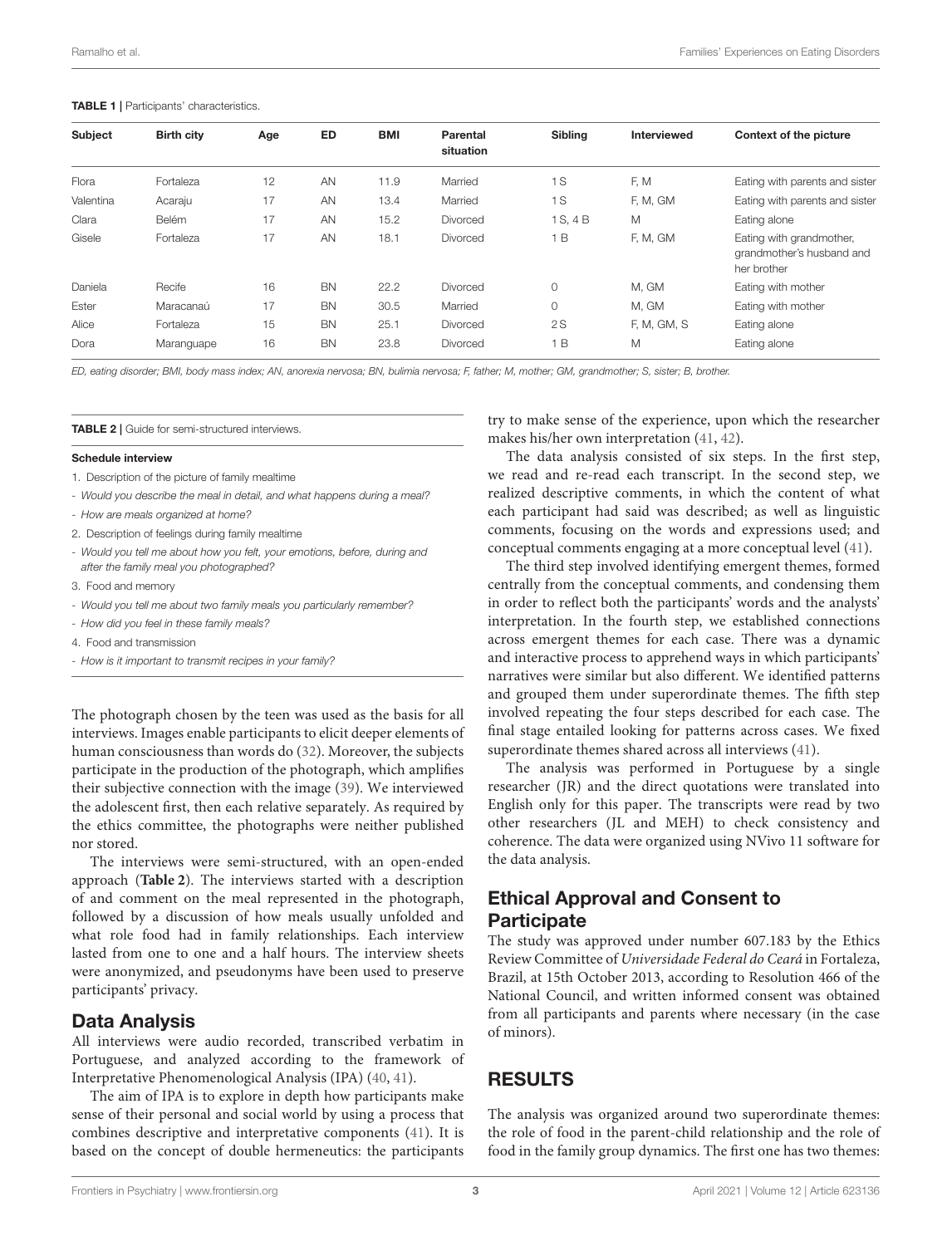the experience of control in parent-adolescent relationships through food and food as a means of experiencing parental presence-absence. The second one is grouped in two other themes: food as a focus of conflict in the nuclear family and food as a source of three-generational conflicts.

First superordinate theme: The role of food in the relationship parent-child

• The experience of control of the parent-adolescent relationship through food

This theme describes the use of food by both adolescents with anorexia or bulimia and their parents to try to control their relationships. Power struggles and the expression of feelings, such as sadness and anger, marked their experiences with food. Adolescents and parents simultaneously confronted and avoided each other at meals. The conflict perpetuated both the anorexic and bulimic symptoms. The teens with bulimia nervosa had negative feelings related to their parents' ambivalent attitudes ambivalence that led them to complain both when the girls ate and when they did not. They seemed to have had more difficulties than those with anorexia in expressing their feelings. Daniela, for example, after being asked how she felt about eating, seemed to have a hard time expressing herself while Flora seemed to express in a more directly manner how she felt while eating:

Daniela: Sometimes, my mother criticizes my eating behavior. (...) Sometimes, I feel like eating. She says: don't eat so much...That's why you get fat! Interviewer: How do you feel about it? Daniela: Even yesterday, it happened. I felt like eating, I got home feeling very hungry. She offered me food but she said it herself: don't eat so much! Do you see it? (Bulimia nervosa).

Flora: If I eat alone, I feel good, because nobody watches me, but when I'm with my parents, I don't feel good, because they watch me. (Anorexia nervosa).

Valentina's mother: Even if I tell her I'm going to die, she doesn't eat, can you believe it? [she speaks in an angry tone] (Anorexia nervosa).

Valentina's father: She was aggressive. She threw food at my feet! [He raised his voice in a tone of anger] (Anorexia nervosa).

Parental comments about their children's physique during family mealtimes were mentioned as factors which negatively impacted their experiences of eating in the bulimia group:

Ester: It was boring [the meal] (...) Because we ended up arguing. (...) He told me that he was ashamed to go out with me when I was fat... too big! [She feels] Too bad (Bulimia nervosa).

The act of eating was associated with memories of physical and psychic violence in anorexia and bulimia. In this example, Clara's mother used to hit her when she was younger:

Clara: I'm really enraged. Sometimes, I cry with so much rage! (...) She lifts her slipper and says: Aren't you eating? So, I start to cry. (. . . ) 7 years old...8...9, 10, 11, 12, she hit me, because I didn't want to eat. I remember that it was always hard.... (Anorexia nervosa).

Among adolescents with anorexia, emotions expressed by parents may be a way to promote the act of eating. They may eat to be allowed to experience affection from their parents:

Interviewer: Tell me about a meal you had with your family that you liked.

Flora: It was when my mother was affectionate to me, she hugged me and she thanked me for helping her, because I ate. I felt good. (Anorexia nervosa).

Clara: I eat more for my mother. (...) I eat because of my mother, because I see her sad, she cried several times, asking me to eat. (Anorexia nervosa).

Parents described the suffering and concern they experience in monitoring their daughter's eating. Although fathers appeared to exercise greater control at family meals than did their daughters with anorexia nervosa, they described these as moments of torture and discomfort. At the same time, the adolescent described them as "hell."

Valentina's father: She says to me: I'll eat by myself. [He repeats what he said to her]. It's ok, but my company will be good for you," because I annoy her, I watch how much she eats ... This is at breakfast, at snack time, at lunchtime, and at dinner. (...) For me, it [the mealtime] is a moment of torture. (Anorexia nervosa).

Valentina: They drive me crazy! They make my life hell! (Anorexia nervosa).

Flora's father: That day was too hard, because I insisted to her: I will be here until you eat everything! (...) It's too disturbing. It is uncomfortable to stand in front of a person who does not want us to watch her... (Anorexia nervosa).

Sometimes, parents recalled their own eating experiences with their families when they were younger to decide on the attitude, they should adopt about their daughters' eating behavior. Such experiences influenced how some parents sought to manage their relationships with their daughters. In Valentina's case, her father recalled:

Valentina's father: I was 16, 17 years old, and I moved to my uncles' home. I was forced to eat things I didn't like.  $(...)$ Sometimes, I threw the food away and wanted to leave. I was traumatized.  $(...)$  That's why I work with a variety of food, with things she likes. Why? Because I suffered in my own flesh, my flesh ached from being forced to eat things

I didn't like. (Anorexia nervosa).

• Food as a mean of experiencing parental presence-absence

Eating disorder symptoms were associated with situations of mourning, such as parental divorce or a parent's death, for both patients with anorexia and those with bulimia. Food appeared to compensate for the parents' affective absence. Depression, anxiety, and sleep problems were also described in this context. Clara's parents had separated:

Clara's mother: My daughter stopped eating. She wanted to kill herself, to die... she was so depressed that she wouldn't get out of bed. [A long pause] She loved her father so much. (Anorexia nervosa).

Ester was talking about the time after her father's death:

Ester: The amount increased. Before, I ate a little, I ate normally. Now, I wake up at 3 am and I have an urge to eat and I do eat. (Bulimia nervosa).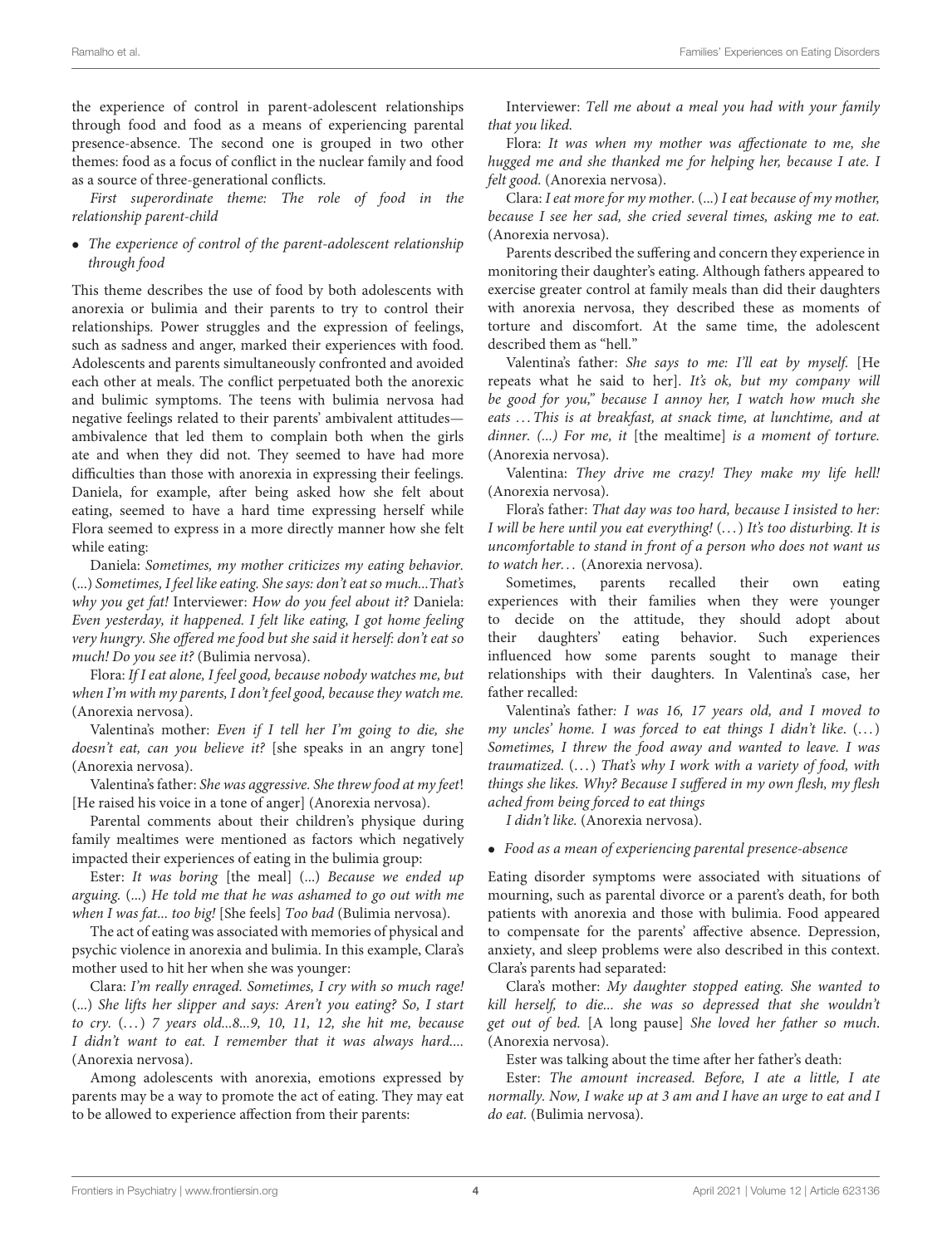Daniela described how her father's presence influenced her mother's attitude toward their meals. Her parents were divorced, and the photo she produced had pans on the table, allowing her to talk about the differences in the food and table arrangements with and without her father.

Daniela: When he comes to have lunch at my home, it is tidier than this. She does not serve the food in the pan but on a plate. When it is only her and me, she makes rice and chicken. With my father, she makes many things.  $(...)$  I don't care so much about it. (Bulimia nervosa).

Second superordinate theme: The role of food in the family group dynamics

• Food as a source of conflict in the nuclear family

Participants described experiences showing that food did not seem to be a vector of family cohesion. Instead, it seemed to induce conflicts between family members. Parents expressed sadness for this lack of identity through food, including differences in food preferences in the group of anorexia.

Valentina's father: Lunch is set differently for the three of us. One eats one way, another one eats another way. There is no single dish that everybody accepts. In our home, it is a problem.  $(...)$  It already shows a conflict... (Anorexia nervosa).

Clara's mother: I am too nervous!  $(...)$  It is a sad mealtime. [Silence] We eat with pleasure, she doesn't. (...) I see my daughter forced to eat. She puts something in her mouth that she doesn't want. She isn't happy eating. (Anorexia nervosa).

Fear is also mentioned as a feeling experienced by family members in the bulimia nervosa group.

Paula (Alice's sister): When the whole family is eating together, we don't talk about anything, because we are afraid [discrete laughter]... So, we prefer to be silent during the meal, we see her eating a lot and you can't say anything, because if you do, she leaves, she doesn't say where she is going. (Bulimia nervosa).

Food appeared as a source of conflict within the three sub-systems: parents-adolescent, the couple, and the siblings. In the following example, Valentina's mother repeated what she had told her husband when she saw him coming with Valentina carrying a readymade meal. Alice's sister told that her family avoids confrontation with the teenager and expresses feelings of discomfort about not knowing how to help her sister.

Valentina's Mother: I can't believe what I see! You knew I had prepared Valentina's dinner. You said I was lazy but look, I made it, I cooked, I have prepared a delicious soup for dinner! (Anorexia nervosa).

Paula (Alice's sister): We argue a lot, because I don't understand her. I often get the impression that she is lying, that she is inventing things to... to... get the family's attention. [She feels] Bad, huh? She's my sister... I wanted to help her [crying]. I don't know what to do [stops crying], I don't know if she's exaggerating. She doesn't talk. (Bulimia nervosa).

#### • Food as a source of three generational conflicts

This analysis explored generational aspects observed during interviews, including grandmothers' interviews. Beliefs, rituals, and repetitions of parents' and grandmothers' relationships with food appeared frequently.

On the one hand, occasionally, the three generations experienced pleasant moments together. Mealtimes with extended family had positive meanings. In these moments, there was less rigidity in the adolescent's act of eating.

Giselle: It was on my birthday. We put the table outside. My grandmother made barbecue, my grandfather as well. Everybody was there and it was good! It was completely different, because we never eat like this. (Anorexia nervosa).

Flora's mother: There's noise, people talk, she plays with my niece [at her grandmother's place]. (...) She eats, she forgets the rigidity. (Anorexia nervosa).

On the other hand, especially in the grandmothers' discourses, divergences about how the adolescent should be fed were evident. Grandmothers complained that their daughters did not transmit their recipes to their grandchildren:

Daniela's grandmother: I taught her to make cinnamon tea in the morning and another one in the evening for her daughter. Each time my kids had were sick and vomiting when they were children, I would prepare cinnamon tea (...) I told her to do it, but she says she's always in a hurry and she can't do it. (Bulimia Nervosa).

Less frequently, the ritual of praying was described in anorexia group. Meals were seen as beautiful moments for which they gave thanks by praying. Only one adolescent talked about the act of praying.

Flora: I thank and I recite the Pater Noster. (Anorexia nervosa).

Flora's mother: Food, when you eat with pleasure, is something beautiful to see, which you eat with your eyes already, it requires a prayer for the soul. (...) I like to give thanks for the food, but it's more because of my family. (Anorexia nervosa).

Another grandmother questioned the parents' educative attitudes. Some participants pointed out excessive paternal control not only over eating behavior, but also in more general personal development. During the interview, Valentina's grandmother frequently mentioned this to her son-in-law:

Valentina's grandmother: You don't allow her to develop her own way of thinking because you control her too much! (Anorexia Nervosa).

The act of eating was associated with sexuality. In the view of one grandmother, eating seemed to be important for being attractive:

Valentina's grandmother: How are you going to find a boyfriend? The day he realizes there is nothing inside this little sponge, he will be disappointed with you. A man likes breasts and butt and she laughs! (Anorexia nervosa)

The act of eating (and not eating) was associated with religious beliefs. For instance, one grandmother associated her granddaughter with the devil because of her anorexic symptoms. It affected on how the girl felt at the moment of eating.

Valentina: It annoys me, I don't like it (...) My grandmother scolds me. She says I must eat, I must build up body mass, that I am far from God and I am close to the devil [laughs]. (Anorexia nervosa)

Bulimic symptoms appeared as a factor of differentiating the adolescent from all the rest of the family.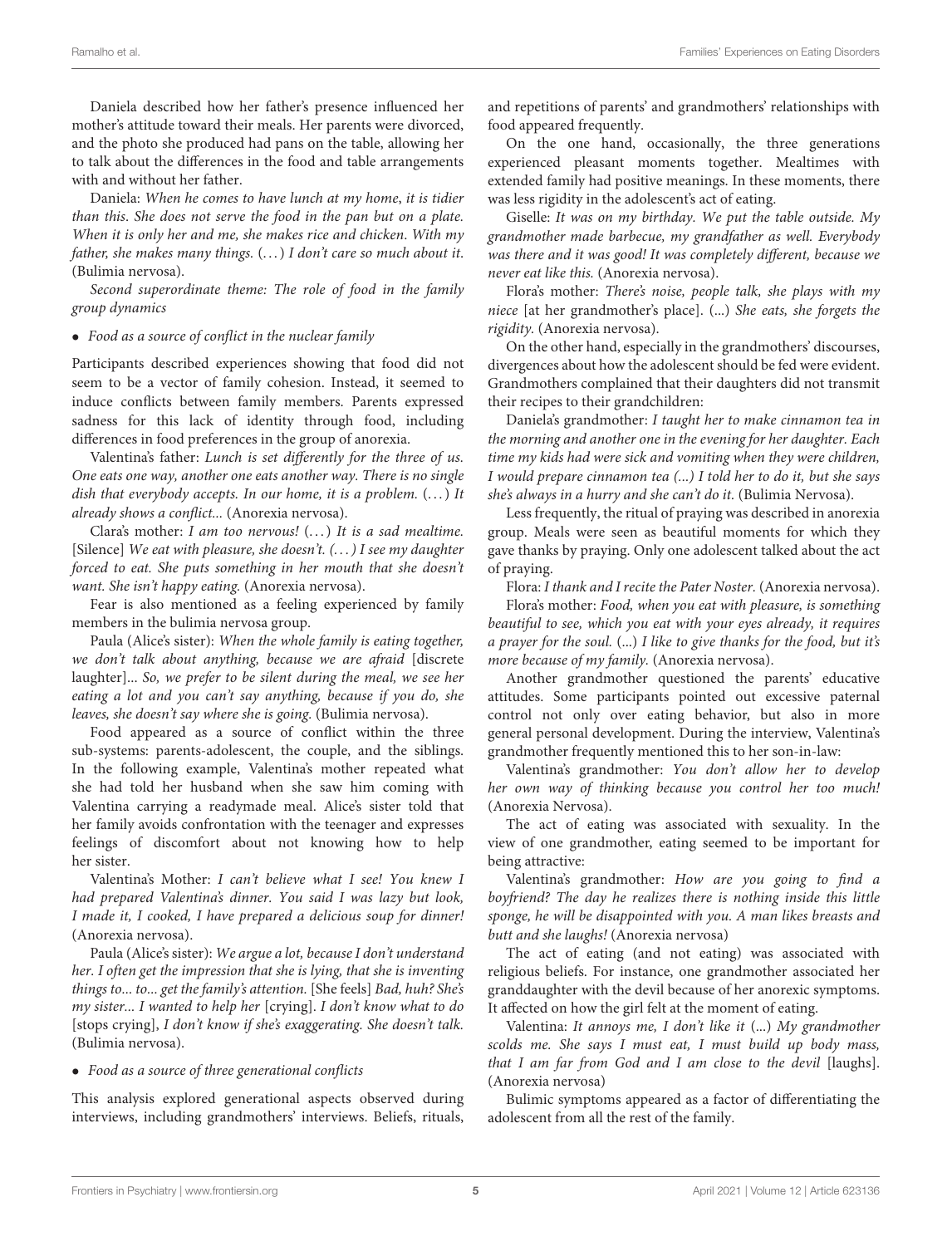Ester's grandmother: My youngest daughter has little boys, they do not want to eat [laughs] (...) Asking them to eat is like declaring war as they refuse! Others are normal. Only [she pronounces this word with an extended voice] Ester is like that, she has this different way of eating. (Bulimia nervosa).

Grandmothers complained that bulimic adolescents overate. They also prepared and gave large amounts of food to their grandchildren.

Ester's grandmother: [She said] Grandma, is this plate for me? I said to her: Yes. She ate it all and got a bloated stomach! I saw it, she ate everything in the pan [laughs]. Then, after, she told me that she had a stomachache. I told her: that is because you ate too much! (Bulimia nervosa).

### **DISCUSSION**

The objective of this study was to understand the role of food in family relationships among Brazilian adolescents with anorexia and bulimia nervosa through photo elicitation. The superordinate themes of our study highlight the importance of control in nuclear and extended families on these teens' experiences with food.

Our results underline a specific association between eating disorders and mourning. Previous studies have explored this association, analyzing dimensions such as attachment and defense mechanisms in the context of eating disorders [\(43–](#page-9-26) [45\)](#page-9-27). It draws special attention to the relation of the origin and development of eating disorders to mourning, mainly, rather than to concerns about body image, which are very usual in this context. Food holds a very important place in a traumatic situation, in which the adolescents studied tried to create new bonds with their parents by taking control of their relationships.

In this study, eating behavior seemed to be underpinned by two paradoxical and simultaneous drives for the adolescents: trying both to control others and resisting other's control over them. It implies in a fight for autonomy and regulation of dependence toward parents, which is also found in previous studies with other groups of our research team, such as in adolescents with obesity [\(27,](#page-9-12) [28\)](#page-9-28) and the study about the role of food in families with eating disorders or not [\(29\)](#page-9-29). This struggle is marked by a loss of control by these teens and their parents. The difference is how the autonomy-dependency struggle takes place for the adolescents with BN and AN. In the BN group, this is strongly marked by parents' ambivalent attitudes, differently from the AN one. In this struggle, receiving some affection from parents appeared as a way which allowed adolescent girls with anorexia nervosa to eat, although it also implied an experience of suffering for these teens. At the same time, parents' acknowledgment of the suffering that adolescents with anorexia have while eating, through their expression of displeasure, does not prevent them from thinking about changing how they watch their children. Among our participants, watchfulness was more evident in the anorexia nervosa group than in the bulimia nervosa one.

One of the most important results of this study is the fathers' involvement: their control over the experiences with food of their daughters with anorexia. Historical studies have focused on mother-daughter relationships in the etiology of eating disorders and on the idea that the mothers of young people with anorexia do not respond to their children's psychological needs and messages [\(11,](#page-8-10) [46\)](#page-9-30). The mothers are often described as overinvolved and enmeshed, and the fathers as cold and distant [\(11\)](#page-8-10). A few previous studies have explored the paternal role within the context of eating disorders [\(47,](#page-9-31) [48\)](#page-9-32). In one of these studies, patients reported that fathers were less caring and more overprotective, as well as less benevolent and more punitive [\(47\)](#page-9-31).

Food seemed to be a vector of paternal intrusiveness, hampering patients' autonomy in eating in the group of anorexia nervosa. Fathers also expressed negative emotions about eating with their daughters and were especially concerned about the teens' aggressiveness toward them. In contrast, previous studies reported an important alexithymia among fathers of adolescent girls with eating disorders [\(49,](#page-9-33) [50\)](#page-9-34).

Fathers' negative comments about the body shape of these girls with bulimia nervosa were associated with their negative eating experiences. Bulimic symptoms seemed to be a way of dealing with negative comments in a vicious circle. This finding is convergent with studies indicating that bulimic adolescents have experiences of vulnerability, shame, and rejection in their relationship with their fathers [\(51,](#page-9-35) [52\)](#page-9-36). We also observed that they experienced these feelings with their mothers. These adolescents' experiences of eating seemed to be strongly accompanied by these feelings.

The strong parental control in the families dealing with anorexia nervosa led parents to make the family eat together as a means of surveillance. Family cohesion thus resulted more from obligation than from moments of pleasure and exchanges among family members. Poor communication and low frequency of acts of affection from parents toward their children were described. Family cohesion was, therefore, low, paradoxical, and conflictual. Thus, simultaneously an obligatory ritual brought the family together at mealtime and this ritual was a source of conflict between parents and adolescent girls, especially in the group of anorexia nervosa.

The low degree of cohesion observed in our study distinguishes our findings from previous data highlighting high cohesion in families dealing with anorexia [\(11,](#page-8-10) [53,](#page-9-37) [54\)](#page-9-38). In the families we studied, conflicts around food were necessary to maintain a functioning family system in both groups. Food was an important means of reinforcing the impoverishment of family bonds. The lack of family identity through food brought experiences of sadness, mainly for parents and grandmothers, and anger for adolescent girls in the act of eating together. It contrasted with previous studies indicating that there was conflict avoidance in families with a member presenting anorexia nervosa [\(11,](#page-8-10) [29,](#page-9-29) [30,](#page-9-20) [55\)](#page-9-39). Both adolescent girls and their parents recognize their conflicts, but it seemed they did not know how to manage them. It is important to develop strategies focused on how these families deal with their conflicts and change their dysfunctional patterns in order to favor an increase in the sense of family identity, without disregarding the individual identity.

In the bulimia nervosa group, we also observed there was no conflict avoidance, as seen in the study with French adolescent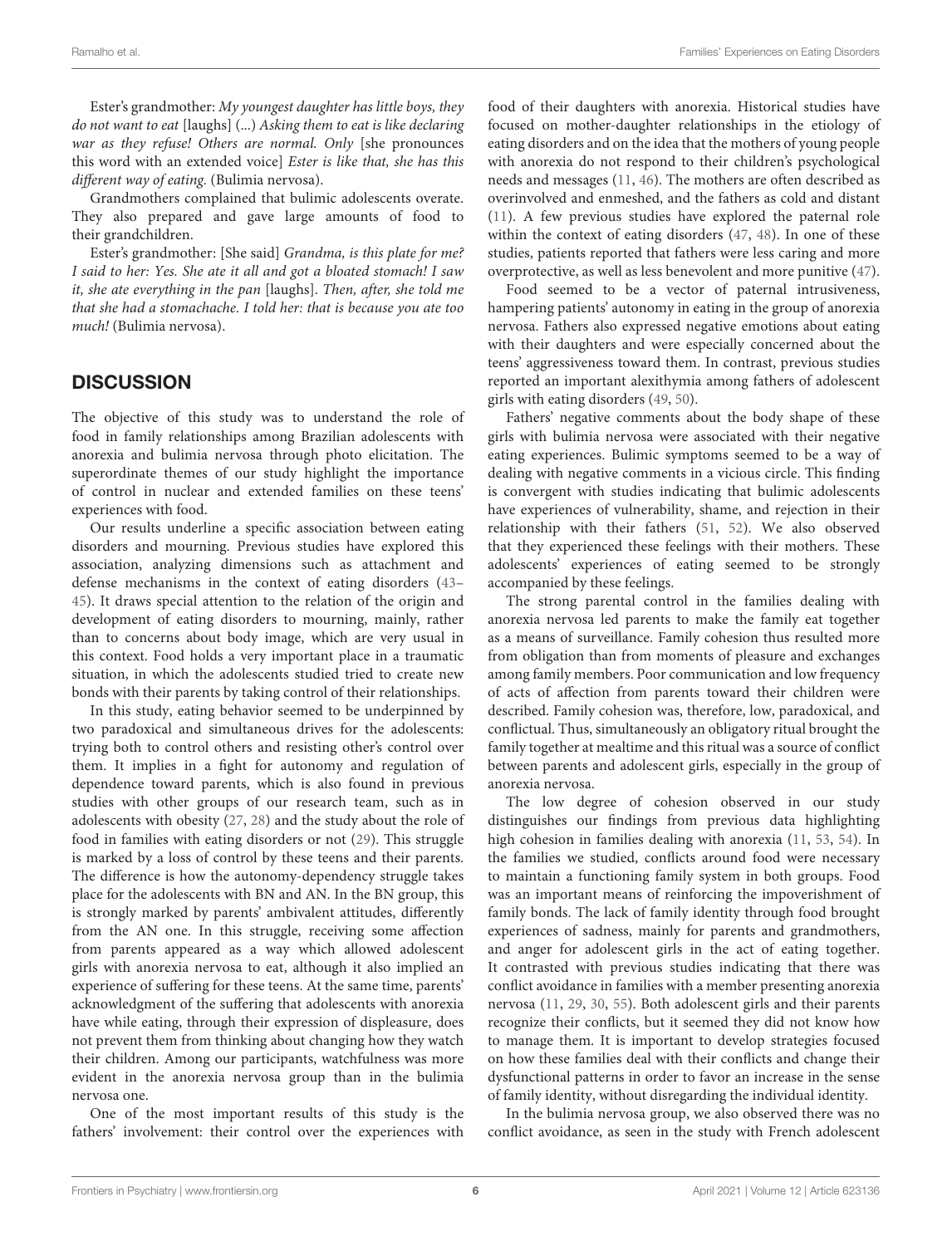girls using the same methods [\(31\)](#page-9-13), although there was a mechanism of avoidance of family members in some teens in our study. They did not confront the teenager for fear of the reactions that she may have in face of criticism. Different from previous findings [\(56\)](#page-9-40), adolescents with BN perceived that they have conflicts within their families, as the AN group.

In most of the families in our study, we observed that their mealtimes were a space of confrontation for both groups. There was an emotional reactivity described by teens in this study, even though it varied between the two groups. Adolescent girls with bulimia had a strong emotional reactivity during family mealtimes and regarding questions not only focused on food, but they had more difficulties in expressing their emotions toward food and their families during the interviews. The emotional reactivity in anorexia did not appear in the other study with French teens using the same methods, in which all attempts at opposition focused on the issue of food [\(30\)](#page-9-20). It also differs from studies showing an inhibited expression of negative emotions in anorexia [\(57,](#page-9-41) [58\)](#page-9-42). The aspects of variability related to no conflict avoidance and emotional reactivity reinforce the cultural aspect of eating experiences of adolescent girls with eating disorders from different countries.

Teenagers' childhood experiences with their parents and memories of these parents about their own childhood and adolescence mealtimes are manifested in attitudes and behavior in their relationship with food. Both teens and parents have considered their memories as painful experiences, in which food seemed to be a means of suffering physical and, especially, psychological violence. As situations of mourning were observed in this study, these aspects of different violence experiences may seem as traumatic events which have an impact on how they construct their relationship with food. These findings have the same direction of those related to the association between trauma and weight status among adolescents in eating disorder treatments [\(59\)](#page-10-0).

As a strength of our study, we observed remarkable disparities in the views of family members in three generations on how to eat and what rules and rituals to follow at mealtimes, bringing eating experiences marked by a feeling of discomfort among them. These results show a broader generational dimension of the conflicts in feeding patterns and family bonds. Experiences of eating seemed to be experiences of the intrusiveness of generational boundaries. Previous studies reported an association between care and communication by maternal grandmothers and eating disorders [\(60,](#page-10-1) [61\)](#page-10-2). The grandmothers we interviewed exerted marked control over the patients, contributing to the pleasure or displeasure of these girls' relationships with food. The eating experiences are strongly tied to cultural concepts of body image which changes with generations. There is also a confrontation in the dyad grandmother-grandchild concerning viewpoints about what they consider as a healthy meal and about ideal body, which is different between these two generations. Less frequently, paradoxically, positive eating experience were described by parents and teens with extended families, especially in families of those with anorexia. These experiences meant less rigidity about rules and rituals around food and more flexibility about what and how to eat.

Previous studies with Brazilian families in general have highlighted that commensality is an important practice that appears in different settings and even in precarity contexts [\(62\)](#page-10-3). In addition, Brazilian family mealtimes have changed. Aspects of contemporary lifestyles, such as individualization of meals and little time for food, coexist with valorization and maintenance of traditional meals [\(63\)](#page-10-4). This study's results show an important conflict in which the parents' and grandparents' generations value commensality and traditional meals while adolescent girls try to keep their distance at family mealtimes and defy manners and the notion of hierarchy at the table, but this aspect varied for anorexia nervosa and bulimia nervosa. Eating together with family was more frequent in the anorexia group than those of bulimia one, marked by more individual meals. In addition, cultural factors such as religious rituals around Brazilian meals appeared less in this research, in contrast to a study, using the same methods, of Brazilian adolescents with obesity [\(28\)](#page-9-28), in which the religious aspect seemed to be a vector for family cohesion and family mealtime organization, in contrast to the families of the adolescents interviewed for this study.

We observed an impoverishment of rituals and dietary rules at the level of the nuclear family, which led us to reflect on the impoverishment of the emotional ties experienced within the family and therefore to view the cohesion as fragile.

This study has limitations. Some themes may have been overrepresented by parents more than adolescents. This might have been associated with the girls' difficulties in expressing feelings and affective aspects. Another limitation is that only five grandmothers participated in this study, which restricted the understanding of their view in this study and the transgenerational aspects of eating. Some grandmothers were not available for interview. In addition, it was not possible to interview grandfathers: some adolescent girls did not have grandfather anymore; other grandfathers were not available for interview or didn't want to participate because they felt they were not able to speak about mealtimes. Some fathers also were not accessible to participate and one of them had died. We did not ask about adolescents' comorbidities in the interviews. Although our study did not aim at analyzing the eating experiences considering comorbidities, such as depression and anxiety, the interviews showed the need for further studies about their impact in family meals in the context of eating disorders. Subset analyses of each eating disorder may also be useful to better understand their specificities. Finally, the small sample allowed in depth analysis of the situations, but generalization must be done carefully.

Our study presents specifics about how nuclear and extended families are involved in the care of the adolescent Brazilian girls with eating disorders recruited for it and the conflicts they experience across three generations, which have a strong impact on these teens' relationships with food. This did not appear in previous studies by our research group. In addition, in this research, it was more evident that the interviewed families did not avoid conflict in their relationships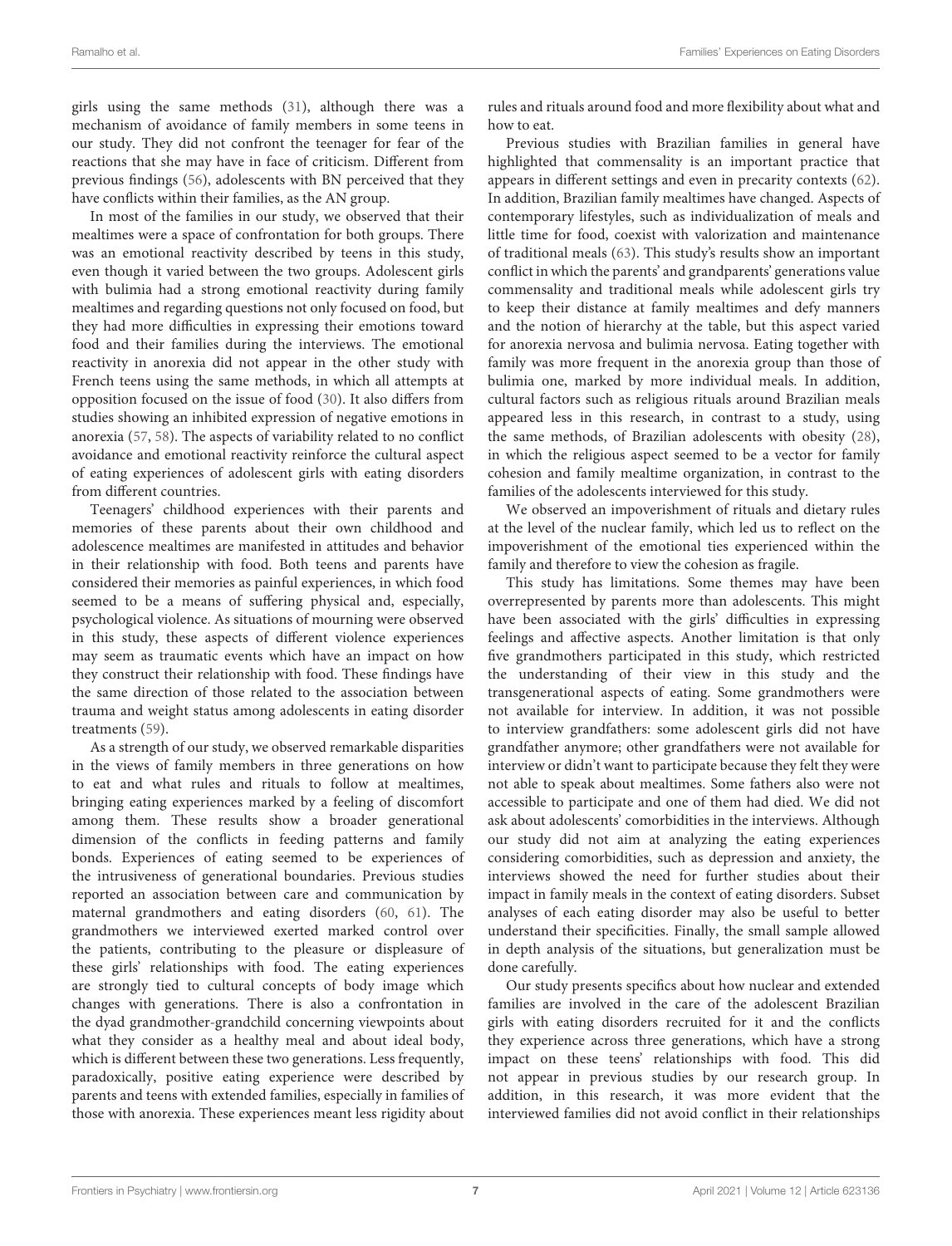in either group. Specifically, in the anorexia group, the main difference observed was that, in the study with French teens [\(30\)](#page-9-20), seating at family mealtimes was fixed and changing it strongly discouraged. This was not observed in either of our study's groups.

Our original findings suggest that food potentiates conflicts between three generations in the families of teens with anorexia and bulimia in Brazil. Our data reinforce the need to develop therapeutic strategies in the treatment, focusing on the adolescent's autonomy in the family context and on the family identity related to food among three generations. It also implies a reorganization of boundaries among these generations in the treatment of eating disorders. It allows a space for autonomy and identity at the individual level, without disregarding family identity through food. It is important to have parents' participation in monitoring their daughters' meals for their weight restoration in the case of AN and for disrupting binge eating, purging, and restrictive dieting in the case of BN. As weight gain and bulimic episodes are controlled, parents must be encouraged to promote a healthier and more pleasurable individual relationship between their daughters and food. This can enable teens find pleasure in the act of eating not only in their family relationships, but also, in their relationships with their peers. Furthermore, at the individual level, it is important to develop interventions focusing on emotional reactivity. Future studies that can analyze paternal and maternal grandmothers' and mothers' relationships with food in their families are needed. It is also important to develop research evaluating different cultural contexts in the investigation of how experiences with food are lived and transmitted among three generations.

## **REFERENCES**

- <span id="page-8-0"></span>1. Costa MB, Melnik T. Effectiveness of psychosocial interventions in eating disorders: an overview of Cochrane systematic reviews. Einstein. (2016) 14:235–77. doi: [10.1590/S1679-45082016RW3120](https://doi.org/10.1590/S1679-45082016RW3120)
- <span id="page-8-1"></span>2. Swanson SA, Crow SJ, Le Grange D, Swendsen J, Merikangas, KR. Prevalence and correlates of eating disorders in adolescents: results from the national comorbidity survey replication adolescent supplement. Arch Gene Psychiatry. (2011) 68:714–23. doi: [10.1001/archgenpsychiatry.2011.22](https://doi.org/10.1001/archgenpsychiatry.2011.22)
- <span id="page-8-2"></span>3. Àgh T, Kovács G, Supina D, Pawaskar M, Herman, BK, Vokó Z, et al. A systematic review of the health-related quality of life and economic burdens of anorexia nervosa, bulimia nervosa, and binge eating disorder. Eating Weight Disord. (2016) 21:353–64. doi: [10.1007/s40519-016-0264-x](https://doi.org/10.1007/s40519-016-0264-x)
- <span id="page-8-3"></span>4. Crowell MD, Murphy TB, Levy RL, Langer SL, Kunin-Batson A, Seburg EM, et al. Eating behaviors and quali of life in pre-adolescents at risk for obesity with and without abdominal pain. J Pediatr Gastroenterol Nutr. (2015) 60:217–23. doi: [10.1097/MPG.0000000000000585](https://doi.org/10.1097/MPG.0000000000000585)
- <span id="page-8-4"></span>5. American Psychiatric Association, Crocq MA, Guelf JD, Boyer P, Pull, CB, Pull, MC. 2015 DSM- 5 - Manuel Diagnostique et Statistique des Troubles Mentaux. Issy-Les Moulineaux: Elsevier Masson (2015). p. 1176.
- <span id="page-8-5"></span>6. Galmiche M, Déchelotte P, Lambert G, Tavolacci MP. Prevalence of eating disorders over the 2000–2018 period: a systematic literature review. Am J Clin Nutr. (2019) 109:1402–13. doi: [10.1093/ajcn/nqy342](https://doi.org/10.1093/ajcn/nqy342)
- <span id="page-8-6"></span>7. Kolar DR, Rodriguez DL, Chams MM, Hoek HW. Epidemiology of eating disorders in Latin America: a systematic review and meta-analysis. Curr Opin Psychiatry. (2016) 29:363–71. doi: [10.1097/YCO.0000000000000279](https://doi.org/10.1097/YCO.0000000000000279)

# DATA AVAILABILITY STATEMENT

The raw data supporting the conclusions of this article will be made available by the authors, without undue reservation.

## ETHICS STATEMENT

The study was approved under number 607.183 by the Ethics Review Committee of Universidade Federal do Ceará in Fortaleza, Brazil, at 15th October 2013, according to Resolution 466 of the National Council, and written informed consent was obtained from all participants and parents where necessary (in the case of minors).

# AUTHOR CONTRIBUTIONS

JL, MM, and JB-M: study design. JR, ME, LB, and JL: drafting manuscript. JR: data analysis and study conduct. All authors: approving final version of manuscript, revising manuscript content, and data interpretation.

## FUNDING

This research received a grant from the Conselho Nacional de Desenvolvimento Científico e Tecnológico—CNPq of the Federal Government of Brazil.

## ACKNOWLEDGMENTS

We would like to thank all the participants and Jo Ann Cahn and Tatiana Dawel for editing the manuscript.

- <span id="page-8-7"></span>8. De Souza Cavalcanti AM, de Arruda IK, Moreno de Lima EA, Neto WB, Meirelles Monteiro EM, de Lima LS, et al. 2016 Characterization of eating behavior disorders in school-aged children and adolescents: a population-based study. Int J Adolesc Med Health. (2016) 29:363–71. doi: [10.1515/ijamh-2015-0087](https://doi.org/10.1515/ijamh-2015-0087)
- <span id="page-8-8"></span>9. Balottin L, Mannarini S, Mensi MM, Chiappedi M, Gatta, M. Triadic interactions in families of adolescents with anorexia nervosa and families of adolescents with internalizing disorders. Front Psychol. (2017) 7:2046. doi: [10.3389/fpsyg.2016.02046](https://doi.org/10.3389/fpsyg.2016.02046)
- <span id="page-8-9"></span>10. Lock J, La Via MC, American Academy of Child & Adolescent Psychiatry [AACAP], Committee on Quality Issues [CQI]. Practice parameter for the assessment and treatment of children and adolescents with eating disorders. J Am Acad Child Adolesc Psychiatry. (2015) 54:412–25. doi: [10.1016/j.jaac.2015.01.018](https://doi.org/10.1016/j.jaac.2015.01.018)
- <span id="page-8-10"></span>11. Minuchin S, Rosman B, Baker L. Psychosomatic Families. Anorexia nervosa in context. Cambridge CA: Harvard University Press. (1978). p. 315. doi: [10.4159/harvard.9780674418233](https://doi.org/10.4159/harvard.9780674418233)
- <span id="page-8-11"></span>12. Minuchin S. Families and Family Therapy. Cambridge, CA: Harvard University Press (1974).
- <span id="page-8-12"></span>13. Thomas SA, Hoste RR, Le Grange D. Observed connection and individuation: relation to symptoms in families of adolescents with bulimia nervosa. Int J Eating Disord. [\(2012\) 45:891–9. doi: 10.1002/eat.](https://doi.org/10.1002/eat.22029) 22029
- <span id="page-8-13"></span>14. Wonderlich S, Klein MH, Council, JR. Relationship of social perceptions and self-concept in bulimia nervosa. J Consult Clin Psychol. (1996) 64:1231–7. doi: [10.1037/0022-006X.64.6.1231](https://doi.org/10.1037/0022-006X.64.6.1231)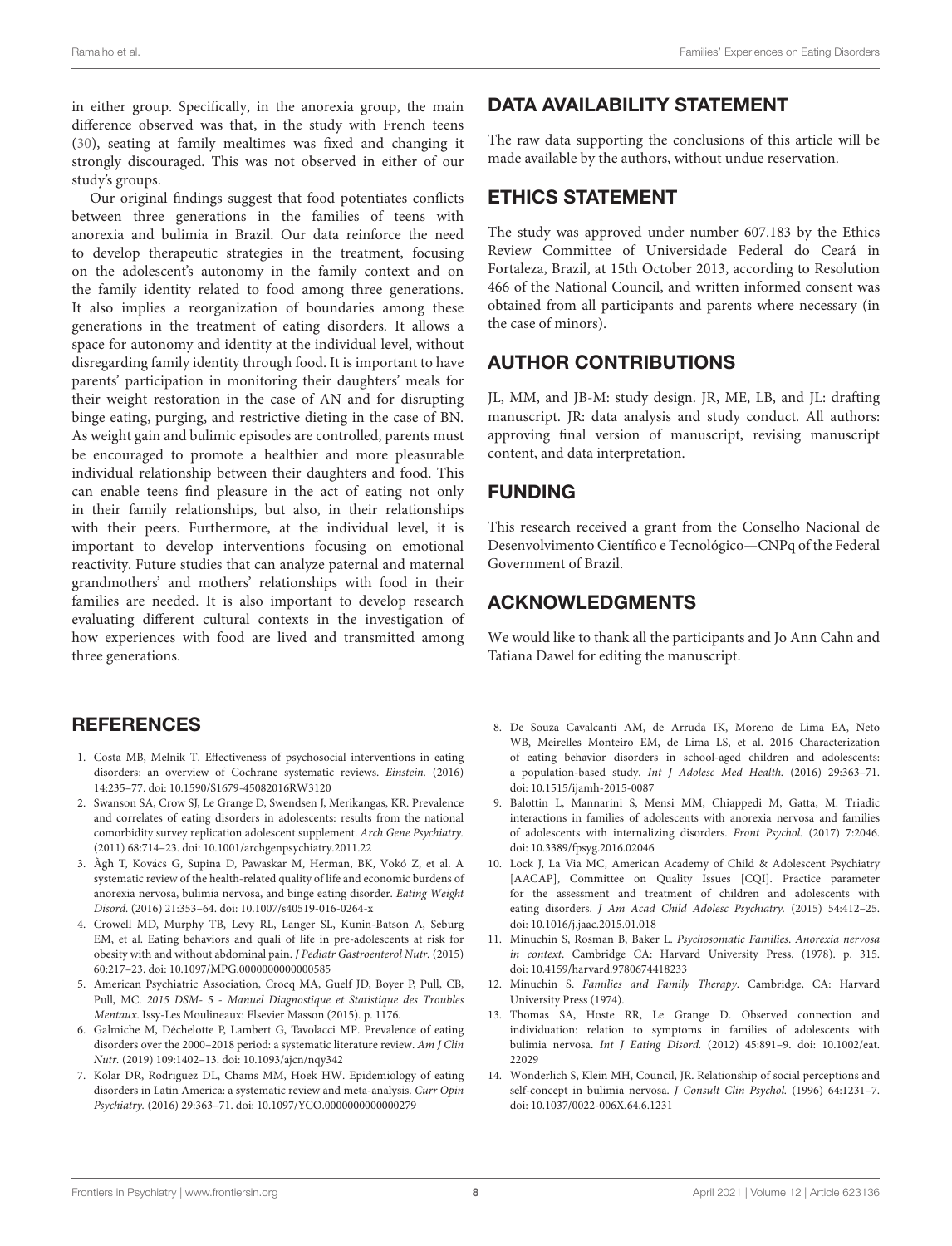- <span id="page-9-0"></span>15. Bailey CA. Family structure and eating disorders: the family environment scale and bulimic-like symptoms. Youth Soc. (1991) 23:251–72. doi: [10.1177/0044118X91023002005](https://doi.org/10.1177/0044118X91023002005)
- <span id="page-9-1"></span>16. Cook-Darzens S, Doyen C, Falissard B, Mouren MC. Self-perceived family functioning in 40 French families of anorexic adolescents: implications for therapy. Eur Eating Disord Rev. (2005) 13:223–36. doi: [10.1002/erv.628](https://doi.org/10.1002/erv.628)
- <span id="page-9-2"></span>17. Dare C, Le Grange D, Eisler I, Rutherford J. Redefining the psychosomatic family: family process of 26 eating disorder families. Int J Eating Disord. (1994) 16:211–26. doi: [10.1002/1098-108X\(199411\)16:3<](https://doi.org/10.1002/1098-108X(199411)16:3<)211::AID-EAT2260160302>3.0.CO;2-X
- <span id="page-9-3"></span>18. Le Grange D, Lock J, Loeb K, Nicholls D. Academy for eating disorders position paper: the role of the family in eating disorders. Int J Eat Disord. (2010) 43:1–5. doi: [10.1002/eat.20751](https://doi.org/10.1002/eat.20751)
- <span id="page-9-4"></span>19. Walton K, Kleinman KP, Rifas-Shiman SL, Horton NJ, Gillman MW, Field AE, et al. Secular trends in family dinner frequency among adolescents. BMC Res Notes. [\(2016\) 9:35. doi: 10.1186/s13104-01](https://doi.org/10.1186/s13104-016-1856-2) 6-1856-2
- <span id="page-9-5"></span>20. Haines J, Gillman M, Rifas-Shiman S, Field AE, Austin SB. Family dinner and disordered eating behaviors in a large cohort of adolescents. Eat Disord. (2010) 18:1024. doi: [10.1037/e522322010-010](https://doi.org/10.1037/e522322010-010)
- <span id="page-9-6"></span>21. Elran-Barak R, Sztainer M, Goldschmidt AB, Le Grange D. Family meal frequency among children and adolescents with eating disorders. J Adolesc Health. [\(2014\) 55:53–8. doi: 10.1016/j.jadohealth.2013.](https://doi.org/10.1016/j.jadohealth.2013.12.018) 12.018
- <span id="page-9-7"></span>22. Langdon-Daly J, Serpell L. Protective factors against disordered eating in family systems: a systematic review of research. Int J Eating Disord. (2017) 5:12. doi: [10.1186/s40337-017-0141-7](https://doi.org/10.1186/s40337-017-0141-7)
- <span id="page-9-8"></span>23. Tafà M, Cimino S, Ballarotto G, Bracaglia F, Bottone C, Cerniglia L. Female adolescents with eating disorders, parental psychopathological risk and family functioning. J Child Family Stud. (2017) 26:28–39. doi: [10.1007/s10826-016-0531-5](https://doi.org/10.1007/s10826-016-0531-5)
- <span id="page-9-9"></span>24. Fisher M, Bushlow M. Perceptions of Family styles by adolescents with eating disorders and their parents. Int J Adolesc Med Health. (2015) 27:443–9. doi: [10.1515/ijamh-2014-0058](https://doi.org/10.1515/ijamh-2014-0058)
- <span id="page-9-10"></span>25. Fäldt Ciccolo EB. Exploring experience of family relations by patients with anorexia nervosa and bulimia nervosa using a projective family test. Psychol Rep. (2008) 103:231–42. doi: [10.2466/pr0.103.1.231-242](https://doi.org/10.2466/pr0.103.1.231-242)
- <span id="page-9-11"></span>26. Kirmayer LJ, Ryder AG. Culture and psychopathology. Curr Opin Psychol. (2016) 8:143–8. doi: [10.1016/j.copsyc.2015.10.020](https://doi.org/10.1016/j.copsyc.2015.10.020)
- <span id="page-9-12"></span>27. Lachal J, Speranza M, Taïeb O, Falissard B, Lefèvre H, Moro M-R, et al. Qualitative research using photo-elicitation to explore the role of food in family relationships among obese adolescents. Appetite. (2012) 58:1099–105. doi: [10.1016/j.appet.2012.02.045](https://doi.org/10.1016/j.appet.2012.02.045)
- <span id="page-9-28"></span>28. Ramalho JAM, Lachal J, Bucher-Maluschke JSNF, Moro M-R, Revah- Levy A. A qualitative study of the role of food in family relationships: an insight into the families of Brazilian obese adolescents using photo elicitation. Appetite. (2016) 1:539–45. doi: [10.1016/j.appet.2015.10.023](https://doi.org/10.1016/j.appet.2015.10.023)
- <span id="page-9-29"></span>29. Sibeoni J, Zerrouk AK, Orri M, Lachal J, Moro M-R, Revah-Levy A, et al. Nourriture et relations familiales chez des adolescents avec et sans anorexie mentale: une étude qualitative par photo-elicitation. Ann Méd Psychol. (2014) 172:708–13. doi: [10.1016/j.amp.2013.10.006](https://doi.org/10.1016/j.amp.2013.10.006)
- <span id="page-9-20"></span>30. Zerrouk AK, Sibeoni J, Blanchard B, Lachal J, Moro M-R, Taïeb O, et al. Place de la nourriture dans les relations familiales d'adolescents présentant une anorexie mentale: étude qualitative par photo-elicitation. Psychiatr l'Enfant. (2014) 57:631–80. doi: [10.3917/psye.572.0631](https://doi.org/10.3917/psye.572.0631)
- <span id="page-9-13"></span>31. Lecomte A, Zerrouk A, Sibeoni J, Khan S, Revah-Levy A, Lachal J. The role of food in family relationships amongst adolescents with bulimia nervosa: a qualitative study using photo-elicitation. Appetite. (2019) 141:104305. doi: [10.1016/j.appet.2019.05.036](https://doi.org/10.1016/j.appet.2019.05.036)
- <span id="page-9-14"></span>32. Harper D. Talking about pictures: a case for photo elicitation. Visual Stud. (2002) 17:13–26. doi: [10.1080/14725860220137345](https://doi.org/10.1080/14725860220137345)
- <span id="page-9-15"></span>33. Baxter P, Jack S. Qualitative case study methodology: study design and implementation for novice researchers. Qual Rep. (2008) 13:544–59. doi: [10.46743/2160-3715/2008.1573](https://doi.org/10.46743/2160-3715/2008.1573)
- <span id="page-9-16"></span>34. Smith JA. Qualitative Psychology: A Practical Guide to Research Methods. London: Sage Publications (2015). p. 312.
- <span id="page-9-17"></span>35. Willig C. Introducing Qualitative Research in Psychology. London: Open University Press (2013). p. 264.
- <span id="page-9-18"></span>36. Holmes S, Drake S, Ogders K, Wilson J. Feminist approaches to anorexia nervosa: a qualitative study of a treatment group. J Eating Disord. (2017) 5:36. doi: [10.1186/s40337-017-0166-y](https://doi.org/10.1186/s40337-017-0166-y)
- <span id="page-9-19"></span>37. Fink K, Rhodes P, Miskovic-Wheatley J, Wallis A, Touyz S, Baudinet J, et al. Exploring the effects of a family admissions program for adolescents with anorexia nervosa. J Eating Disord. (2017) 5:51. doi: [10.1186/s40337-017-0181-z](https://doi.org/10.1186/s40337-017-0181-z)
- <span id="page-9-21"></span>38. Korin EC de, Petry SS de C. Brazilian families. In: McGoldrick M, Giordano JJ, Garcia-Preto N, editors. Ethnicity & Family Therapy. New York, NY: Guilford Press (2015). p. 796.
- <span id="page-9-22"></span>39. Rose DG. Visual Methodologies. An Introduction to the Interpretation of Visual Materials (2nd edn). London: Sage Publications Ltd. (2013). p. 456.
- <span id="page-9-23"></span>40. Smith JA. Interpretative Phenomenological Analysis. Qualitative Psychology. A Practical Guide to Research Methods. London: Sage Publications (2008). p. 288.
- <span id="page-9-24"></span>41. Smith JA, Flower P, Larkin M. Interpretative Phenomenological Analysis: Theory, Method and Research. London: Sage Publications (2009). p. 232.
- <span id="page-9-25"></span>42. Pietkiewicz J, Smith JA. A practical guide to using interpretative phenomenological analysis in qualitative research psychology. Czasopismo Psychol Psychol J. (2014) 20:7–14. doi: [10.14691/CPPJ.20.1.7](https://doi.org/10.14691/CPPJ.20.1.7)
- <span id="page-9-26"></span>43. Grenon R, Tasca GA, Maxwell H, Balfour L, Proulx G, Bissada H. Parental bonds and body dissatisfaction in a clinical sample: the mediating roles of attachment anxiety and media internalization. Body Image. (2016) 19:49–56. doi: [10.1016/j.bodyim.2016.08.005](https://doi.org/10.1016/j.bodyim.2016.08.005)
- 44. Delvecchio E, Di Riso D, Salcuni S, Lis A, George C. Anorexia and attachment: dysregulated defense and pathological mourning. Front Psychol. (2014) 28:1218. doi: [10.3389/fpsyg.2014.01218](https://doi.org/10.3389/fpsyg.2014.01218)
- <span id="page-9-27"></span>45. O'Shaughnessy R, Dallos R. Attachment research and eating disorders: a review of the literature. Clin Child Psychol Psychiatry. (2009) 14:559–74. doi: [10.1177/1359104509339082](https://doi.org/10.1177/1359104509339082)
- <span id="page-9-30"></span>46. Bruch, H. Eating Disorders. New York, NY: Basic Books (1973). p. 396.
- <span id="page-9-31"></span>47. Horesh N, Sommerfeld E, Wolfa M, Zuberye E, Zalsmanc G. Father-daughter relationship and the severity of eating disorders. Eur Psychiatry. (2015) 30:114–20. doi: [10.1016/j.eurpsy.2014.04.004](https://doi.org/10.1016/j.eurpsy.2014.04.004)
- <span id="page-9-32"></span>48. McEwen C, Flouri D. Fathers' parenting, adverse life events, and adolescents' emotional and eating disorder symptoms: the role of emotion regulation. Eur Child Adolesc Psychiatry. (2009) 18:206–16. doi: [10.1007/s00787-008-0719-3](https://doi.org/10.1007/s00787-008-0719-3)
- <span id="page-9-33"></span>49. Balottin L, Nacinovich R, Bomba M, Mannarini S. Alexithymia in parents and adolescent anorexic daughters: comparing the responses to TSIA and TAS-20 scales. Neuropsychiatr Dis Treat. (2014) 10:1941–51. doi: [10.2147/NDT.S67642](https://doi.org/10.2147/NDT.S67642)
- <span id="page-9-34"></span>50. Duclos J, Dorard G, Berthoz S, Curt F, Faucher S, Falissard B, et al. Expressed emotion in anorexia nervosa: what is inside the 'black box'? Compr Psychiatry. (2014) 55:71–9. doi: [10.1016/j.comppsych.2013.10.002](https://doi.org/10.1016/j.comppsych.2013.10.002)
- <span id="page-9-35"></span>51. Jones CJ, Leung N, Harris G. Father-daughter relationship and eating psychopathology: the mediating role of core beliefs. Br J Clin Psychol. (2006) 45:319–30. doi: [10.1348/014466505X53489](https://doi.org/10.1348/014466505X53489)
- <span id="page-9-36"></span>52. Murray C, Waller G, Legg C. Family dysfunction and bulimic psychopathology: the mediating role of shame. Int J Eating Disord. (2000) [28:84–9. doi: 10.1002/\(SICI\)1098-108X\(200007\)28:1<84::AID-EAT10>3.0.](https://doi.org/10.1002/(SICI)1098-108X(200007)28:1<84::AID-EAT10>3.0.CO;2-R)  $CO:2-R$
- <span id="page-9-37"></span>53. Aragona M, Catapano R, Loriedo C, Alliani D. The psychosomatic family system: are families with eating disorders more enmeshed and rigid than normal controls? Dial Philo Mental Neuro Sci. (2011) 4:10–5.
- <span id="page-9-38"></span>54. Tachi T. Family environment in eating disorders: a study of the familiar factors influencing the onset and course of eating disorders. Seichin Shinkeygaku Zasshi. (1999) 111:427–45.
- <span id="page-9-39"></span>55. Joos AAB, Cabrillac E, Hartmann A, Wirsching M, Zeeck A. Emotional perception in eating disorders. Int J Eating Disord. (2009) 42:318–25. doi: [10.1002/eat.20621](https://doi.org/10.1002/eat.20621)
- <span id="page-9-40"></span>56. Darrow SM, Accurso EC, Nauman ER, Goldschmidt AB, Le Grange, D. Exploring types of family environments in youth with eating disorders. Eur Eating Disord Rev. (2017) 25:389–96. doi: [10.1002/erv.2531](https://doi.org/10.1002/erv.2531)
- <span id="page-9-41"></span>57. Pinto R, Gonçalves S, Saraiva J, Albuquerque PB. Verbal emotional expressiveness in women with eating disorders: recalling autobiographical memories. Eat Weight Disord. (2009) 24:915–22. doi: [10.1007/s40519-018-0604-0](https://doi.org/10.1007/s40519-018-0604-0)
- <span id="page-9-42"></span>58. Geller J, Cockell SJ, Hewitt, PL, Goldner, EM, Flett GL. Inhibited expression of negative emotions and interpersonal orientation in anorexia nervosa. Int J